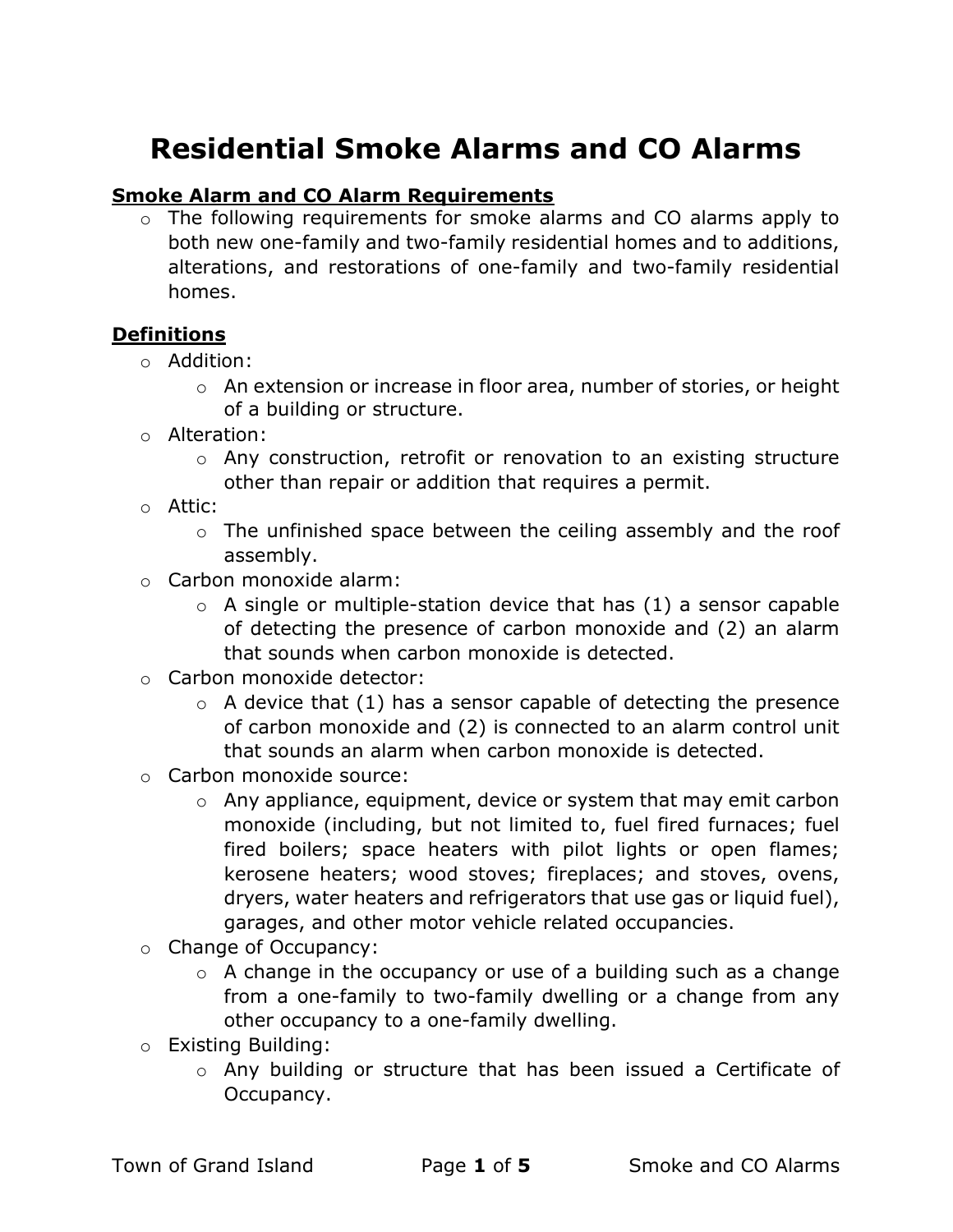- o Dwelling Unit:
	- o A single unit providing complete independent living facilities for one or more persons, including permanent provisions for living, sleeping, eating, cooking, and sanitation.
- o Habitable Attic:
	- o A finished or unfinished area not considered a story that meets the following requirements:
		- The floor space is not less than 70 square feet.
		- The floor space shall have a minimum ceiling height of at least 5 feet and at least 50% of the floor area shall be at least 7 feet.
		- The space is enclosed by the roof assembly, knee walls (if applicable), and floor-ceiling assembly.
- o Relocation:
	- $\circ$  Any building or structure that is moved from its original foundation to a new foundation.
- o Sleeping room:
	- o A room or space that can be used, either on an occasional or permanent basis, for sleeping. Sleeping areas include, but are not limited to, bedrooms and places where children sleep in a daycare facility.
- o Sleeping unit:
	- o A room or space in which people sleep, which can also include permanent provisions for living, eating, and either sanitation or kitchen facilities but not both. Such rooms and spaces that are also part of a dwelling unit are not sleeping units. Sleeping units include, but are not limited to, dormitory suites with living areas, bedrooms and bathrooms.

### Smoke Alarm and CO Alarm Requirements for New Construction

#### Smoke Alarm Requirements

- o Smoke alarms shall comply with NFPA 72.
- o Smoke alarms shall be listed per UL 217.
- o Where required:
	- In each sleeping room.
	- Outside each sleeping room in the immediate vicinity of the bedrooms.
	- On each story, including basements and habitable attics, not including crawl spaces and uninhabitable attics. (On split level houses the adjacent levels shall count as one level as long as there is not a door between levels.)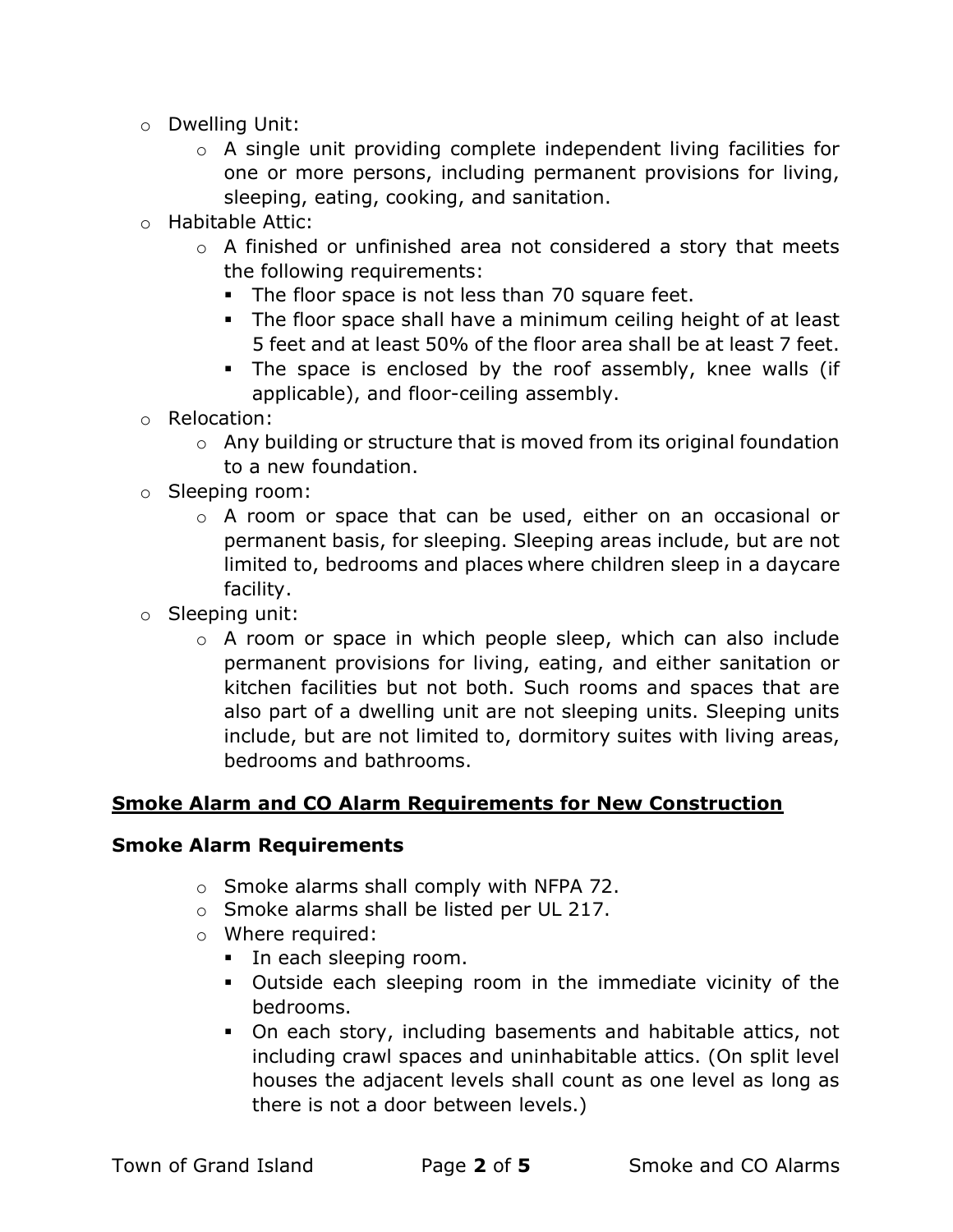- No smoke alarm shall be within 3 feet of a door to a bathroom that contains a shower, unless this cannot be avoided.
- No smoke alarms shall be near a cooking appliance, unless this cannot be avoided.
- o Interconnection:
	- Within one dwelling unit all smoke alarms installed shall activate when one smoke alarm is actuated. The interconnection can be either hard wired or by listed wireless devices.
- o Power Source:
	- o All smoke alarms shall be hardwired to the building electrical system.

# CO Alarm Requirements

- $\circ$  A carbon monoxide (CO) alarm shall be provided on each level with a sleeping room and each level with a carbon monoxide source. The CO alarm shall be within 15 feet of the doors to the sleeping rooms.
- o Interconnection:
	- o Within one dwelling unit all CO alarms installed shall activate when one CO alarm is actuated. The interconnection can be either hard wired or by listed wireless devices.
- o Power Source:
	- o All CO alarms shall be hardwired to the building electrical system.

# Smoke Alarm and CO Alarm Requirements for Existing Construction

## Smoke Alarm Requirements

- o When existing dwelling units undergo repairs, alterations, additions, change of occupancy, or relocation smoke alarms shall be provided as follows:
	- **•** Where required:
		- In each sleeping room.
		- Outside each sleeping room in the immediate vicinity of the bedrooms.
		- On each story, including basements and habitable attics, not including crawl spaces and uninhabitable attics. (On split level houses the adjacent levels shall count as one level as long as there is not a door between levels.)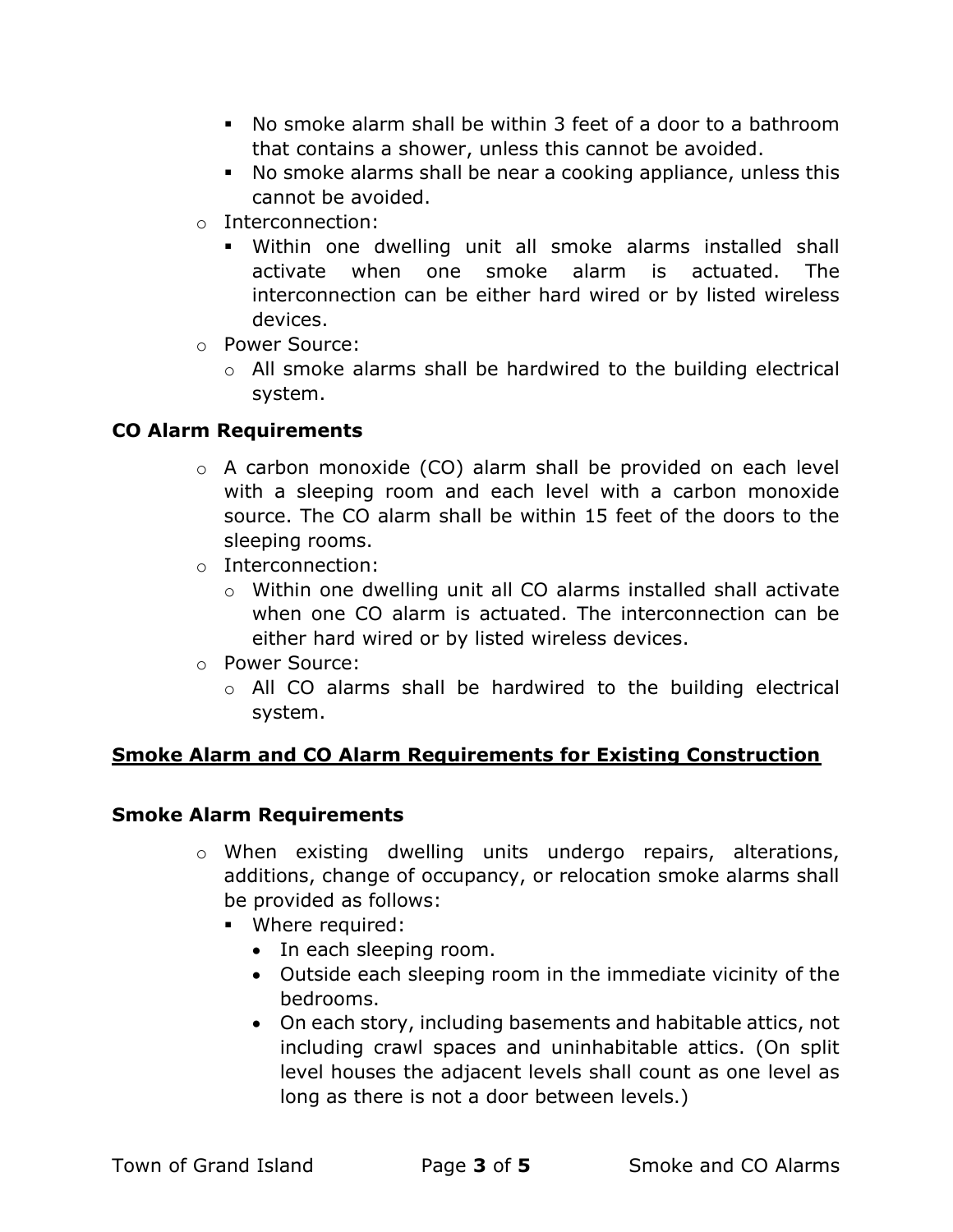- No smoke alarm shall be within 3 feet of a door to a bathroom that contains a shower, unless this cannot be avoided.
- No smoke alarms shall be near a cooking appliance, unless this cannot be avoided.
- o Power Source:
	- Where the interior finishes are to be or have been removed, all smoke alarms shall be hardwired to the building electrical system.
	- Where interior finishes are not removed smoke alarms may be battery powered.
- o Interconnection:
	- Within one dwelling unit all hard wired smoke alarms installed shall activate when one smoke alarm is actuated. The interconnection can be either hard wired or by listed wireless devices.
	- Where battery powered smoke alarms are allowed they do not need to be interconnected.

# CO Alarm Requirements:

- o Existing Construction:
	- o When existing dwelling units undergo repairs, alterations, additions, change of occupancy, or relocation CO alarms shall be provided as follows:
		- Where required:
			- o A carbon monoxide (CO) alarm shall be provided on each level with a sleeping room and each level with a carbon monoxide source. The CO alarm shall be within 15 feet of the doors to the sleeping rooms.
		- Power Source:
			- o Where the interior finishes are to be or have been removed, all CO alarms shall be hardwired to the building electrical system.
			- o Where interior finishes are not removed CO alarms may be battery powered.
		- Interconnection:
			- o Within one dwelling unit all hard wired CO alarms installed shall activate when one CO alarm is actuated. The interconnection can be either hard wired or by listed wireless devices.